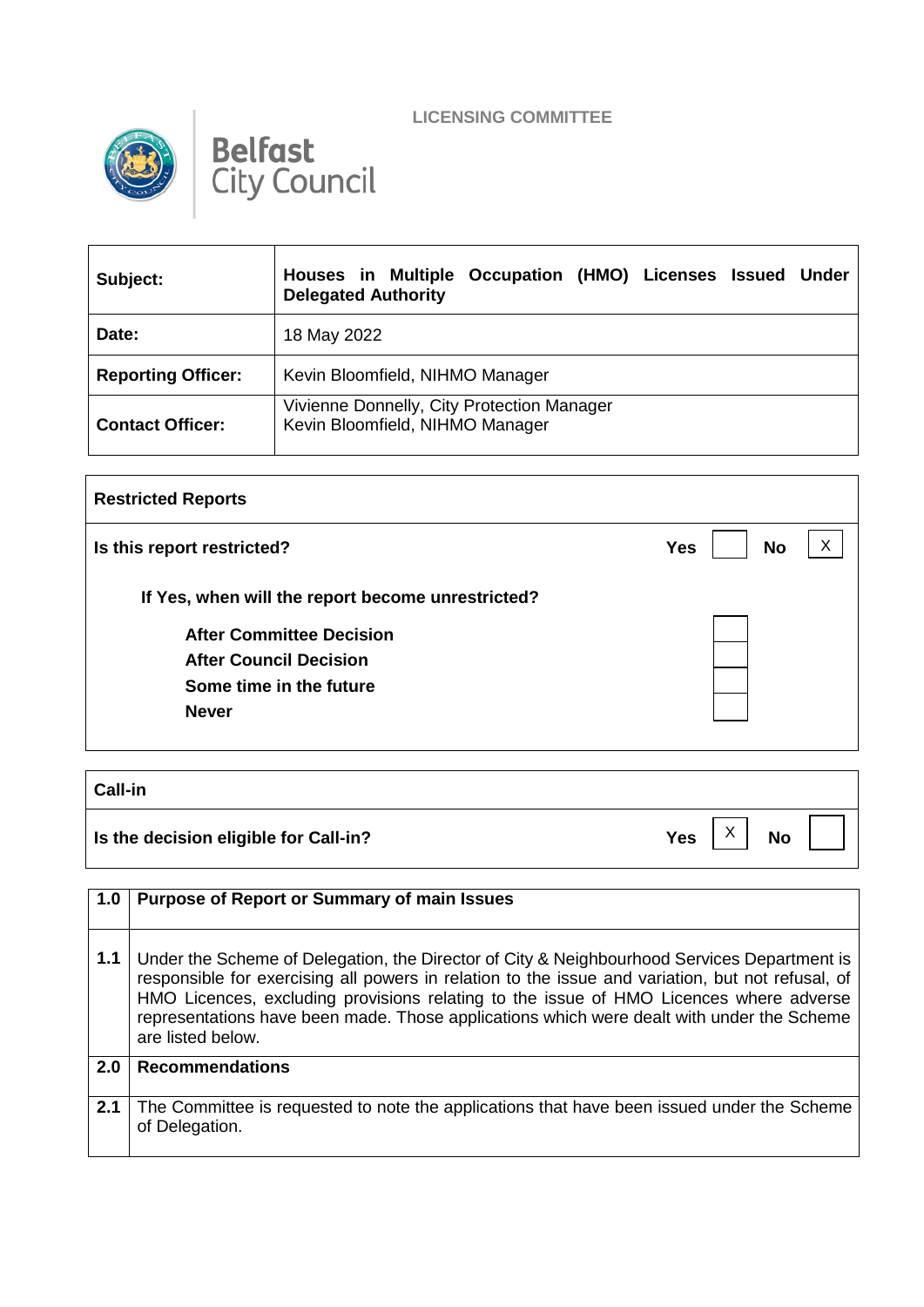| <b>Main report</b>                        |                                                                                                |                   |                                                      |
|-------------------------------------------|------------------------------------------------------------------------------------------------|-------------------|------------------------------------------------------|
| <b>Key Issues</b>                         |                                                                                                |                   |                                                      |
|                                           | Under the terms of the Houses in Multiple Occupation Act (Northern Ireland) 2016 the following |                   |                                                      |
|                                           | HMO Licences were issued during April 2022.                                                    |                   |                                                      |
| <b>Premise Name</b>                       | Licensee                                                                                       | <b>Ward</b>       | <b>HMO Policy Area or</b><br><b>Development Node</b> |
| Flat 1, 83 Eglantine<br>Avenue            | Mr James Harkness                                                                              | <b>WINDSOR</b>    | EGLANTINE HMO 2/09                                   |
| Flat 2, 102<br><b>Wellesley Avenue</b>    | <b>Paxton Partners Limited</b>                                                                 | <b>WINDSOR</b>    | EGLANTINE HMO 2/09                                   |
| 6 Lisburn Avenue                          | Mrs Diane Thom                                                                                 | <b>WINDSOR</b>    | ADELAIDE HMO 2/01                                    |
| 56 Wellesley<br>Avenue                    | Mr Gareth Loughrey                                                                             | <b>WINDSOR</b>    | <b>EGLANTINE HMO 2/09</b>                            |
| 35 Carmel Street                          | Mr Michael Lafferty                                                                            | <b>CENTRAL</b>    | HOLYLAND HMO 2/22                                    |
| 66 Surrey Street                          | Macfarlane & Smyth<br><b>Estate Agents</b>                                                     | <b>WINDSOR</b>    | <b>MEADOWBANK HMO</b><br>2/15                        |
| 18 Surrey Street                          | Macfarlane & Smyth<br><b>Estate Agents</b>                                                     | <b>WINDSOR</b>    | <b>MEADOWBANK HMO</b><br>2/15                        |
| 50 Carmel Street                          | Mr Stephen Magill                                                                              | <b>CENTRAL</b>    | HOLYLAND HMO 2/22                                    |
| Flat 2, 17 Wellesley                      |                                                                                                |                   |                                                      |
| Avenue                                    | Mr Markus Buser                                                                                | <b>WINDSOR</b>    | <b>EGLANTINE HMO 2/09</b>                            |
| 81 Great Northern<br><b>Street</b>        | Mr Daniel Hogg                                                                                 | <b>WINDSOR</b>    | <b>MEADOWBANK HMO</b><br>2/15                        |
| 37 Ulsterville<br>Gardens                 | Mr Simon Charlton                                                                              | <b>WINDSOR</b>    | <b>ULSTERVILLE HMO</b><br>2/21, WINDSOR              |
| Flat 2, 77 University<br>Avenue           | Mr Samuel Hardy                                                                                | <b>CENTRAL</b>    | HOLYLAND HMO 2/22                                    |
| 4 Wellesley Avenue                        | Mr Dermot McCrystal                                                                            | <b>WINDSOR</b>    | <b>EGLANTINE HMO 2/09</b>                            |
| 3 Pembroke Street                         | Mr Stephen Knox                                                                                | <b>BLACKSTAFF</b> | <b>BLACKSTAFF</b>                                    |
| 27 Chadwick Street                        | <b>Torrens Moody Trust</b>                                                                     | <b>WINDSOR</b>    | <b>MEADOWBANK HMO</b><br>2/15                        |
| Flat 2, 81 Eglantine<br>Avenue            | Mr James Harkness                                                                              | <b>WINDSOR</b>    | EGLANTINE HMO 2/09                                   |
| Flat 3, 81 Eglantine<br>Avenue            | Mr James Harkness                                                                              | <b>WINDSOR</b>    | <b>EGLANTINE HMO 2/09</b>                            |
| 58 Sandhurst<br>Gardens                   | Mr David Smyth                                                                                 | <b>CENTRAL</b>    | <b>STRANMILLIS HMO</b><br>2/19                       |
| 30 Sandhurst<br>Gardens                   | Mrs Nicola Smyth                                                                               | <b>CENTRAL</b>    | <b>STRANMILLIS HMO</b><br>2/19                       |
| 31 Carmel Street                          | Mr Stephen Magill                                                                              | <b>CENTRAL</b>    | HOLYLAND HMO 2/22                                    |
| 11 Stranmillis Park                       | Mr Dermot Burns                                                                                | CENTRAL,          | <b>STRANMILLIS HMO</b><br>2/19                       |
| 39 Chadwick Street                        | Mr Henry McIlveen                                                                              | <b>WINDSOR</b>    | <b>MEADOWBANK HMO</b><br>2/15                        |
| Flat 1, 81 Eglantine<br>Avenue            | Mr James Harkness                                                                              | <b>WINDSOR</b>    | EGLANTINE HMO 2/09                                   |
| Apartment B, 9<br><b>Claremont Street</b> | Seaforth Property<br>Development Company<br>Ltd                                                | <b>WINDSOR</b>    | FITZWILLIAM HMO<br>2/10                              |
| 21 Palestine Street                       | <b>BLANEY MCCARTAN</b><br><b>LTD</b>                                                           | <b>CENTRAL</b>    | HOLYLAND HMO 2/22                                    |
| 34 Meadowbank<br>Place                    | Mr Henry McIlveen                                                                              | <b>WINDSOR</b>    | <b>MEADOWBANK HMO</b><br>2/15                        |